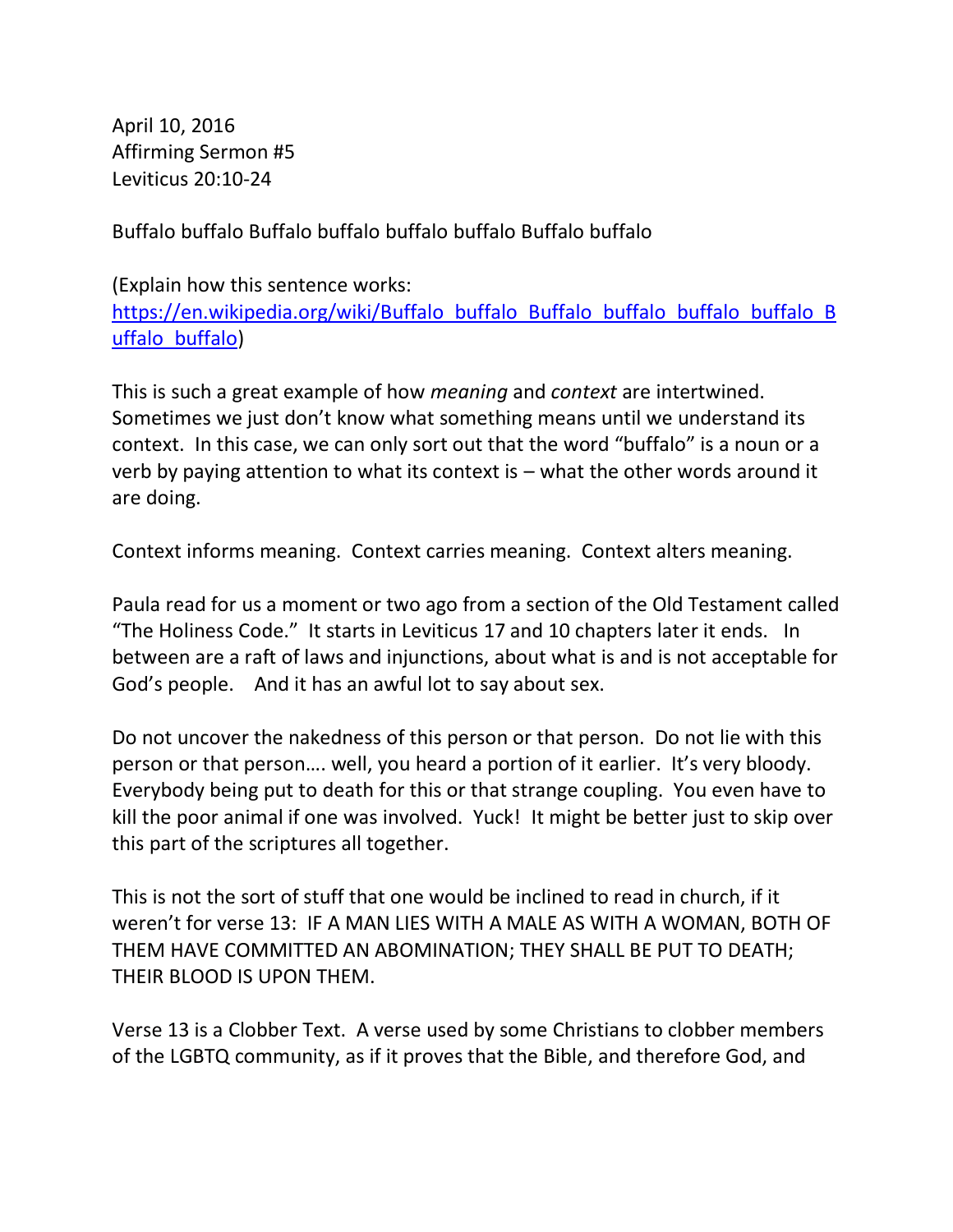therefore the church, condemn their sexual orientation. "It says so in the Bible, right here in Leviticus 20." Clobber.

So we have an obligation as a Christian community *not* to skip over this verse, but to slow down and pay attention to it and ask the simple question: what does it mean? That's fair enough, isn't it? What does this verse mean?

Well, context informs meaning, as we know from the Buffalo buffalo. A word carries many meanings, which one is intended? You must pay attention to the context.

And in this case, I propose that we have four contexts to pay attention to: The context of idolatry; the context of translation; the context of knowledge; and the context of the gospel. And then we might be able to hazard a guess about what it means.

So, let's begin. The context of idolatry.

Perhaps you remember that in the biblical narrative, Moses led the Israelite people up out of exile in the land of Egypt. Behind them was the land of their enslavement, a foreign land with strange rituals and a religion that was not their own. Ahead of them, in their new land, were many peoples with their own religions and rituals. In scripture it is clear that God does not want them to convert to those other religions.

In Leviticus 18, another part of the Holiness Code, we read this: THE LORD SPOKE TO MOSES, SAYING: 2 SPEAK TO THE PEOPLE OF ISRAEL AND SAY TO THEM: I AM THE LORD YOUR GOD.<sup>3</sup>YOU SHALL NOT DO AS THEY DO IN THE LAND OF EGYPT, WHERE YOU LIVED, AND YOU SHALL NOT DO AS THEY DO IN THE LAND OF CANAAN, TO WHICH I AM BRINGING YOU. YOU SHALL NOT FOLLOW THEIR STATUTES. <sup>4</sup>MY ORDINANCES YOU SHALL OBSERVE AND MY STATUTES YOU SHALL KEEP, FOLLOWING THEM: I AM THE LORD YOUR GOD.

It's as if God is saying to them, "You walk among strangers with strange ways! You will be tempted to do what they do, so to protect you, I am going to give you this set of laws. Follow them, and you will be safe. Break these laws and you will not be safe, because I will not protect you." This is serious stuff.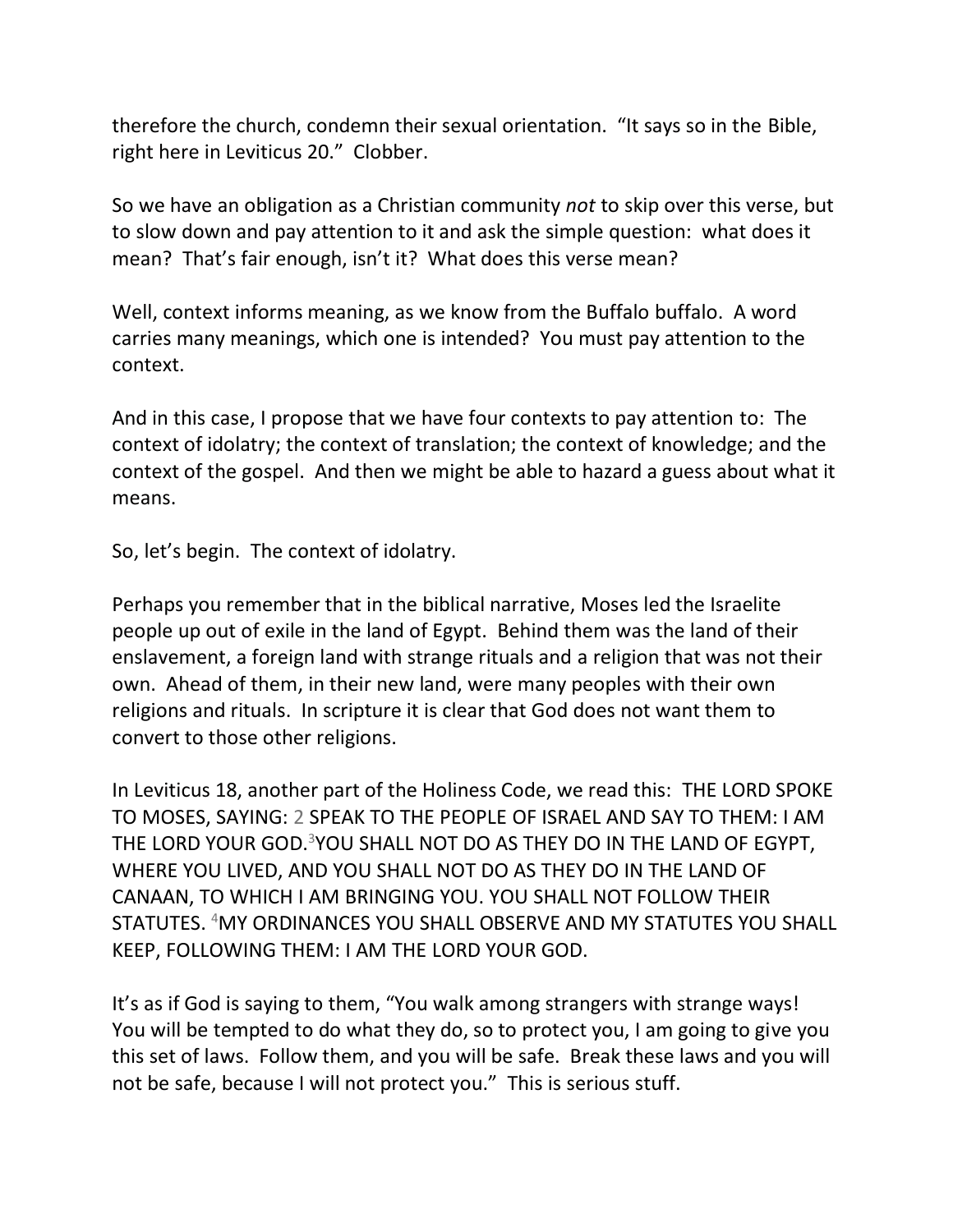But assimilation is a powerful force. Clearly some of the Israelites were integrating Egyptian or Canaanite traditions into their way of living. And some of these foreign behaviours had to do with idol worship. Especially the fun ones, involving sex.

Pastor Paul Turner, of Gentle Spirit Christian Church in Atlanta, GA, has this to say: In Leviticus … it is written: "Do not lie with a man as one lies with a woman; that is detestable." (NIV) That in face does seem very clear. But look at the surrounding context, and something else comes to light in this verse. Leviticus 18:6-18 deals with having sexual relations with relatives. …

Then, verse 21 changes directions and begins a sermon-like discourse on sexual relations that are associated with the worship of Molech. Molech, … had temple prostitutes, and Molech's followers believed that having sex of any kind in the temple would please Molech and increase the fertility of themselves, their spouses, their livestock, and their fields. … Verse 22 should more accurately read "Do not have sex with the male temple prostitutes," which would continue the admonition in idolatry. In fact, the entire Chapter is about idolatry. … Why would a writing about sex be inserted here out of the blue in between two chapters on idolatry unless it also is meant to address idolatry? … this verse must speak of idolatry and false worship in some manner. Therefore, it is not a blanket condemnation of homosexuality, but rather a condemnation of the sexual promiscuity of the many idol-worshipping sects in the land the Israelites were coming into. $1$ 

It would appear that in the context of idolatry, these verses could reasonably be understood to mean YOU SHALL HAVE NO OTHER GODS BEFORE ME... (Exodus 20:3)

Next: The context of translation.

Let's not forget that everything that we read in our Bibles today is a translation from the original Hebrew – which itself may or may not have been accurately

<sup>&</sup>lt;sup>1</sup> Paul Turner, "Seeds of Hope: But Leviticus Says..." on the website Whosoever, found at [http://whosoever.org/seeds/letter84.shtml,](http://whosoever.org/seeds/letter84.shtml) accessed on Wednesday, April 6, 2016.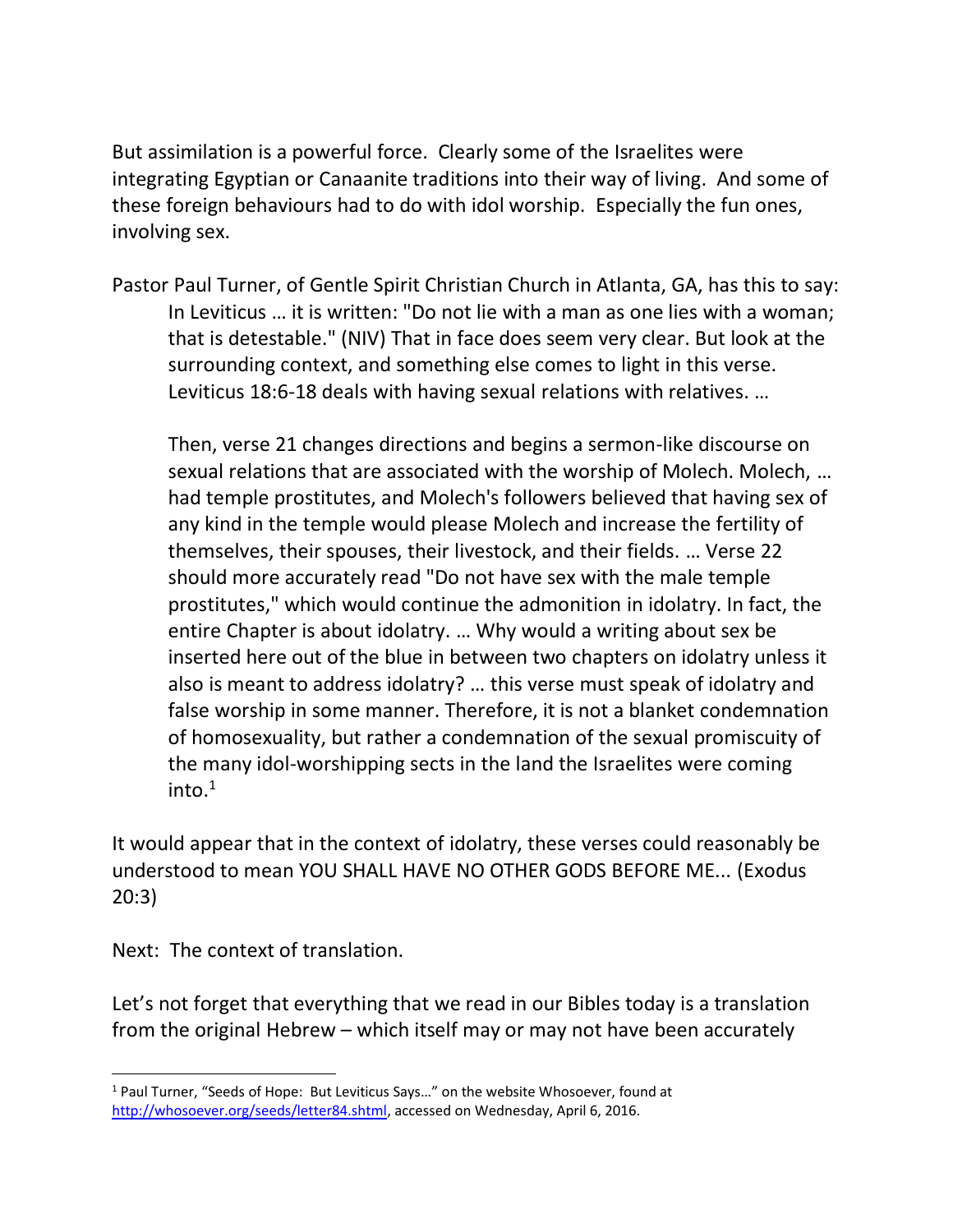preserved in its original form through the roughly 2700 years since it was first written down.

Since I am not a Hebrew scholar, I want to share with you what the Ontario Consultants for Religious Tolerance have published about Leviticus 18:22: In transliterated Hebrew, the verse is written: "V'et zachar lo tishkav mishk'vey eeshah toeyvah hee."

The first part of this verse is literally translated as "And with a male you shall not lay lyings of a woman" … theologians, Bible translations and biblical commentators … do not agree on the full scope of the forbidden activities….

The verse is, unfortunately, incomplete. Its precise meaning is ambiguous. The phrase "lay lyings" has no obvious interpretation. Attempts have been made to make sense out of the original Hebrew by inserting a short phrase into the verse. For example:

The Net Bible® translation inserts two words to produce "And with a male you shall not lay [as the] lyings of a woman." A man must not have sexual intercourse with another man as he would normally have with a woman. i.e., anal intercourse between two men is not permitted. …

An alternative translation would insert a different pair of words to produce: "And with a male you shall not lay [in the] lyings of a woman." That is, two men must not engage in sexual behavior on a woman's bed. Presumably, they must go elsewhere to have sex; a woman's bed was sacred and was to be reserved for opposite-gender sexual behavior.<sup>2</sup>

"And with a male you shall not lay lyings of a woman." In the context of a difficult translation, then, it is quite possible that the original meaning of this text has been lost.

Carrying on. Third: The context of knowledge.

I am going to say something pretty obvious, but I think it bears mentioning: We know things in our day that the ancient Egyptians didn't know in theirs. They lived in a world

 $2$  Ontario Consultants for Religious Tolerance, "Homosexuality in Leviticus 18:22 – Context and Analysis of Leviticus 18:22" found on the website ReligiousTolerance at [http://www.religioustolerance.org/hom\\_bibh4.htm,](http://www.religioustolerance.org/hom_bibh4.htm) accessed on Wednesday, April 06, 2016.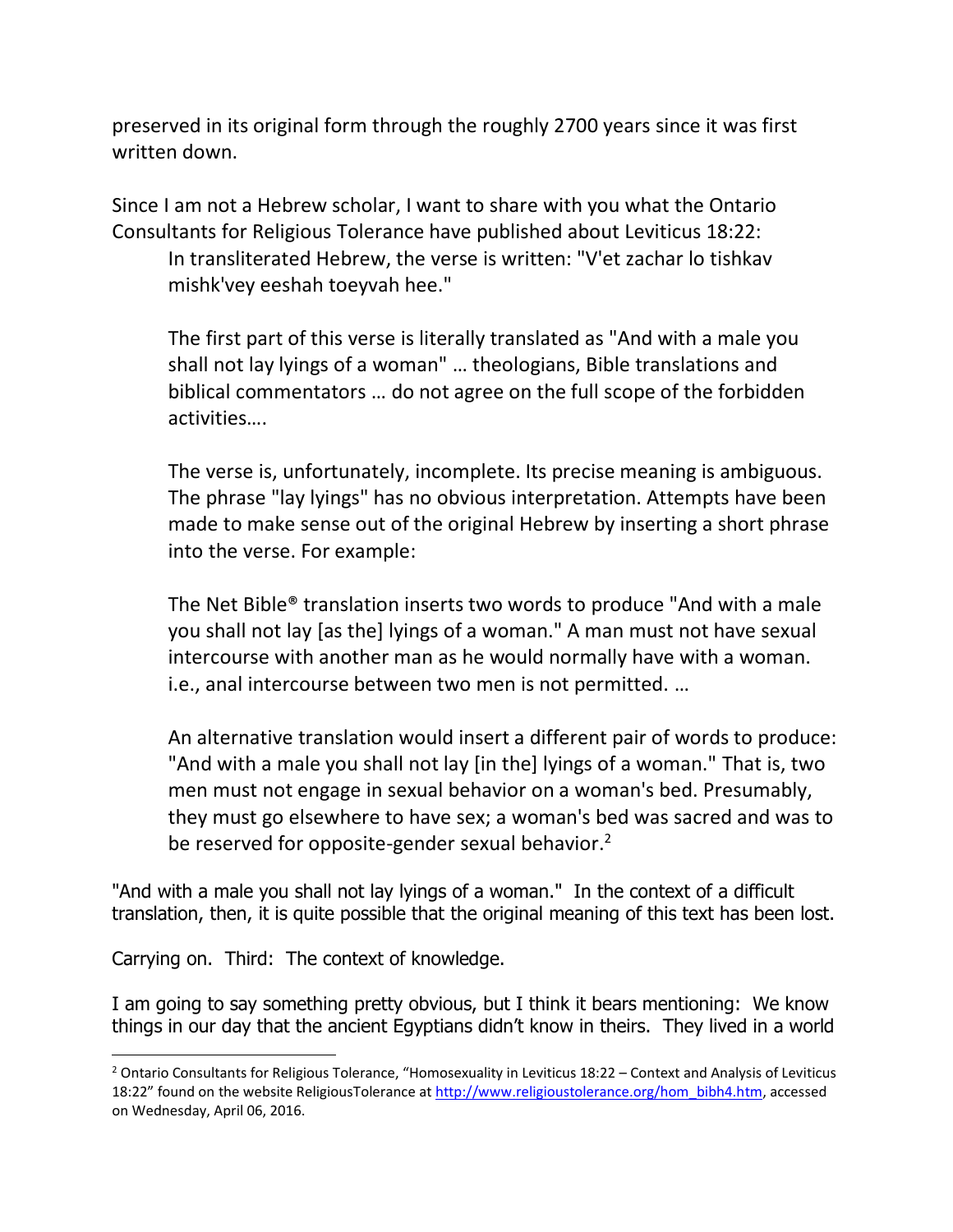governed by spirits and gods; we live in a world governed by natural forces. Death was all around them, from a cut on the finger to a flood or a famine; we are protected by medicine and engineering.

Their only protection was God. And sometimes that protection failed. Why? Who knows. But it's a very natural inclination to find someone to blame – the one who doesn't act like the rest of us.

Biblical scholars point out that there is no scriptural description of committed same-sex relationships which endure through time. There is no concept of sexual orientation. There is no awareness of gender diversity or the spectrum of gender identities which we are only beginning to become comfortable with publicly.

Where scriptural texts condemn same-sex behaviours they are condemning *acts*, not orientation. Sexual acts devoid of love and tenderness, like temple prostitution, are equated with apostasy, or angering God, and thus with putting the whole community at risk of God's perceived punishment.<sup>3</sup> Maybe this verse means YOU SHALL NOT MAKE FOR YOURSELVES AN IDOL. (Exodus 20:4)

Finally, we come to the context of gospel.

Many, many people point out the hypocrisy of holding up any part of Leviticus as Law for us today. My favourite critique comes from Kent Ashcraft, who wrote the following in a letter to television personality, Dr. Laura Schlessinger:

Dear Dr. Laura:

Thank you for doing so much to educate people regarding God's Law….I do need some advice from you, however, regarding some other elements of God's Laws and how to follow them.

1. Leviticus 25:44 states that I may possess slaves, both male and female, provided they are from neighboring nations. A friend of mine claims that this applies to Mexicans, but not Canadians. Can you clarify? Why can't I own Canadians?

2. I would like to sell my daughter into slavery, as sanctioned in Exodus 21:7. In this day and age, what do you think would be a fair price for her?...

6. A friend of mine feels that even though eating shellfish is an abomination, Lev. 11:10, it is a lesser abomination than homosexuality. I don't agree. Can you settle this? Are there 'degrees' of abomination?

<sup>3</sup> See "Israel's Holiness Code. (Leviticus 18:22 and 20:13)" on the website Would Jesus Discriminate? found at

[http://www.wouldjesusdiscriminate.org/biblical\\_evidence/leviticus.html,](http://www.wouldjesusdiscriminate.org/biblical_evidence/leviticus.html) accessed on Wednesday, April 6, 2016.